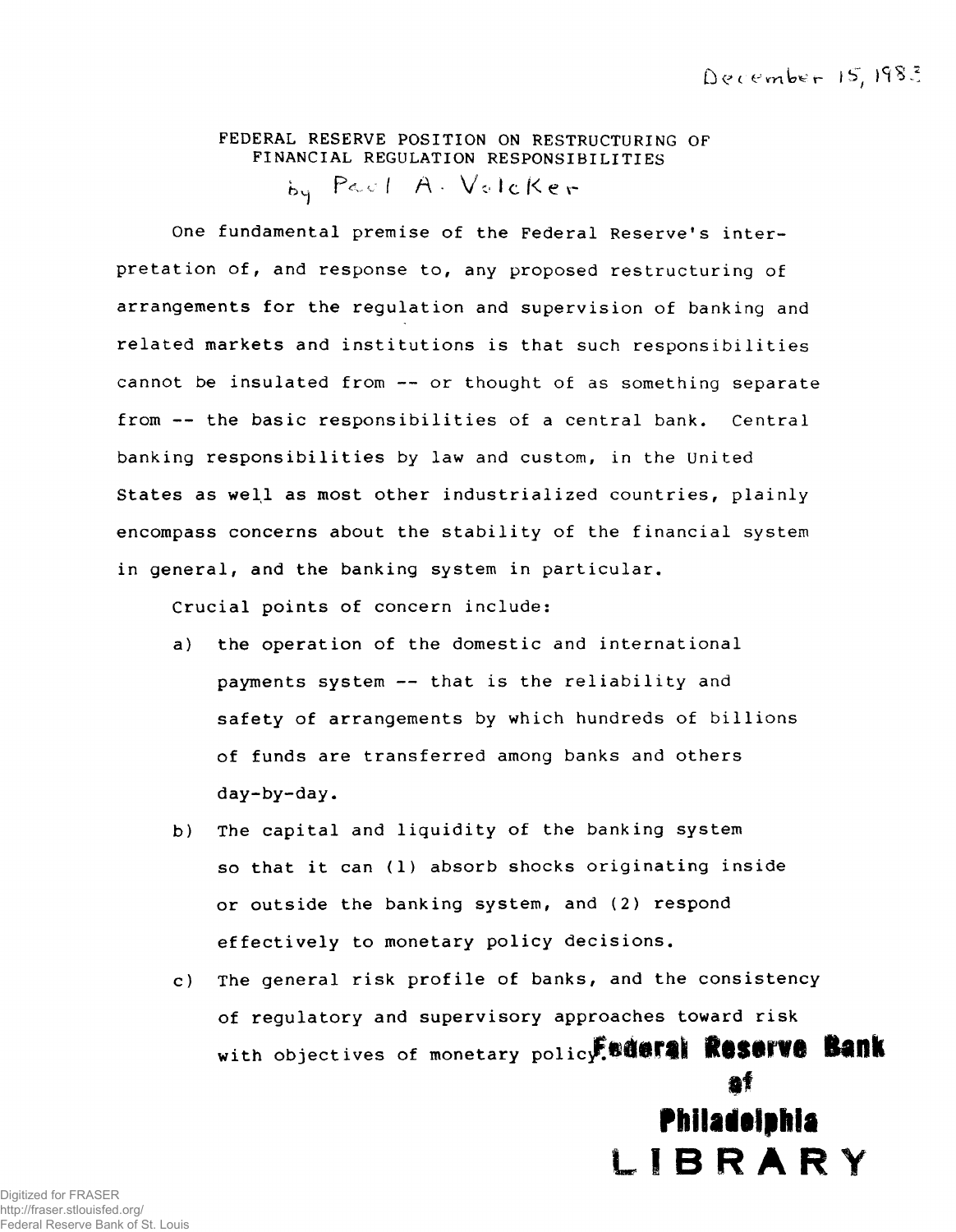**d) The structure of the banking system and the powers of banking or other financial organizations as they bear upon these concerns.**

**The clear implication is that the Federal Reserve as the nation's central bank must remain substantively involved in the regulation and supervision of the financial and banking system because those functions impinge upon its general responsibilities.**

**These responsibilities are broader than those implied by any particular operational mode for monetary policy; they go back to the founding of the Federal Reserve System as an institution for forestalling and dealing with financial crises. But it is also true that, taking monetary policy as the point of departure, that policy will be either complemented or compromised by regulation and supervision of the banking and financial system.**

**In sum, "central banking" concerns about regulation and supervision need to be considered together with other valid concerns of regulatory policy — competition, simplicity, adaptability, fairness, and Federal-State relationships — in any "reform" of the regulatory system.**

**This memorandum first develops these basic points about the interrelationships between central banking and supervisory and regulatory responsibilities, including the possibility of conflicts among them. It then emphasizes that proposals for administrative reform of supervisory authority need to be viewed in the light**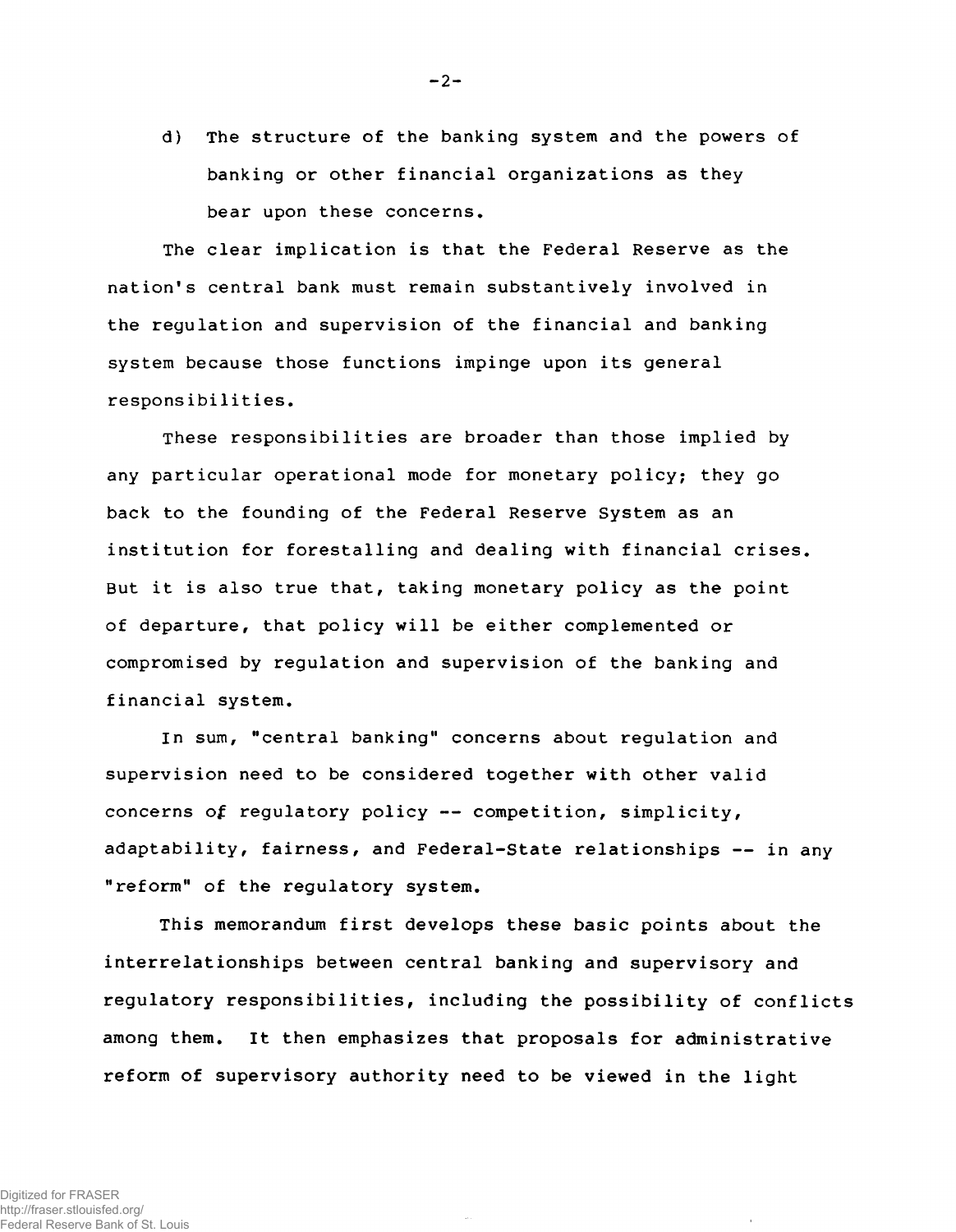**of proposed changes in substantive legislation governing powers of banks and bank holding companies.**

#### **THE FEDERAL RESERVE AND BANKING REGULATION**

**A basic continuing responsibility of any central bank and the principal reason for the founding the Federal Reserve is to assure stable and smoothly functioning financial and** payments systems. These are prerequisites for, and complementary **to, the central bank's responsibility for conducting monetary policy as it is more narrowly conceived. Indeed, conceptions of the appropriate focus for "monetary policy" have changed historically, variously focusing on control of the money supply, "defending" a fixed price of gold, or more passively providing a flow of money and credit responsive to the needs of business. What has not changed, and is not likely to change, is the idea that a central bank must, to the extent possible, head off and deal with financial disturbances and crises.**

**To these ends, the Congress has over the last 70 years authorized the Federal Reserve (1) to be a major participant in the nation's payments mechanism, (2) to lend at the discount window as the ultimate source of liquidity for the economy, and (3) to regulate and supervise key sectors of the financial markets, both domestic and international. These functions are in addition to, and largely predate, the more purely "monetary" functions of engaging in open market and foreign exchange operations and setting reserve requirements; historically,**

**- 3-**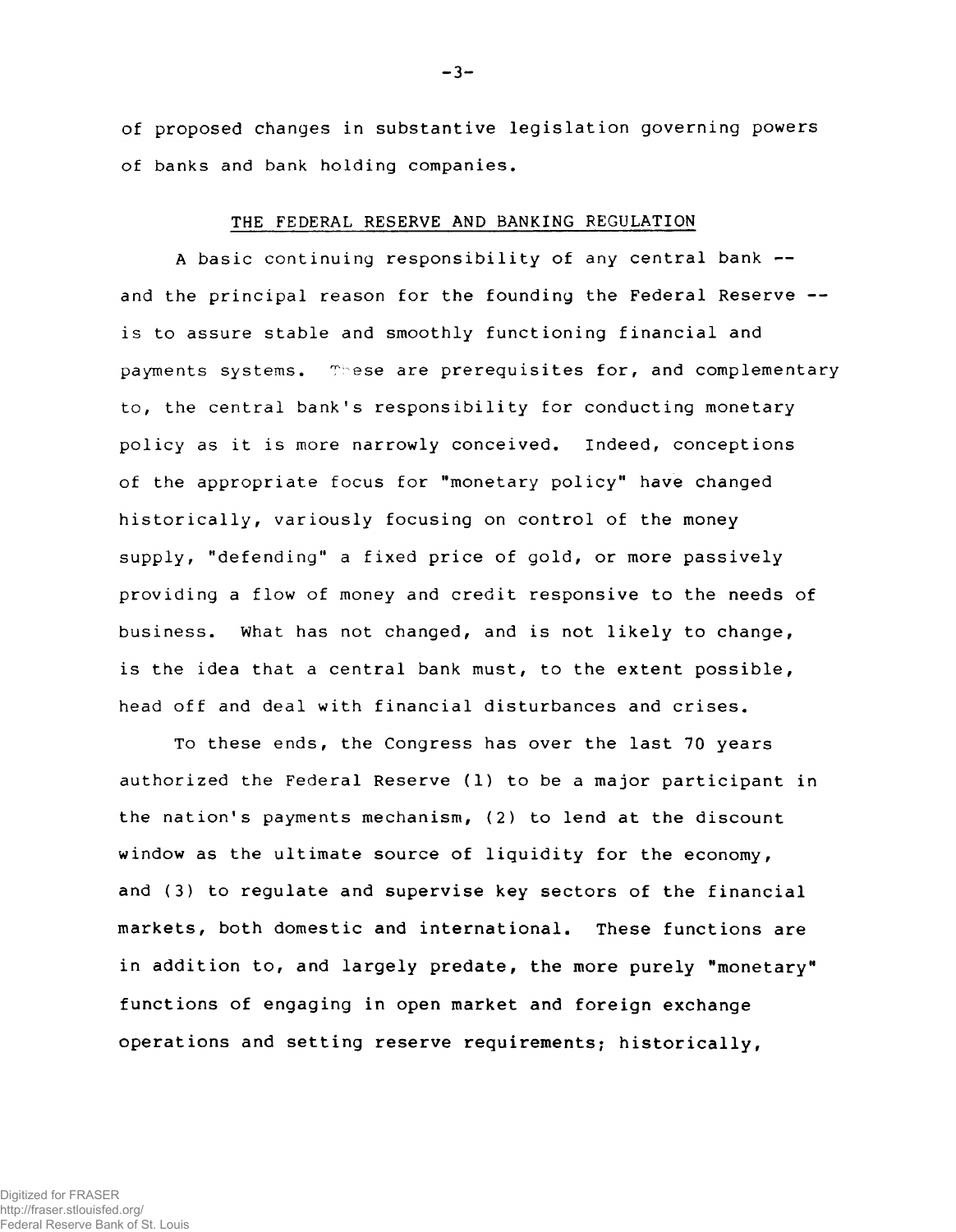**in fact, the "monetary" functions were largely grafted on to the "supervisory" functions, not the reverse.**

**In a real sense, the Federal Reserve was founded out of an instinct that monetary and banking disturbances were interrelated. The concept is still plainly relevant. At times of strain, the Federal Reserve is looked to as central to efforts to contain the crisis and maintain confidence — to maintain "stability" and "continuity" -- even if the involvement of the banking system is only derivative. Examples can be found in the Federal Reserve's participation in efforts to deal with the threat to the commercial paper market in the early 1970's from the bankruptcy of Penn Central, or with the pressures on securities firms (and potentially banks) from the collapse of silver speculation in early 1980. These crises had the seeds, and more, of requiring a response in terms of monetary policy itself — that is, the need to provide more liquidity to the economy. The point is that monetary policy can potentially be thrown off course by disturbances or fragilities arising in the internal structure or performance of financial markets, and those disturbances may, in some instances, require a monetary policy response. The public interest requires not only a continuing effort to foresee and deal with such weaknesses before they erupt into crisis, but also effective "crisis management" fully aware of monetary implications.**

**Central banking responsibilities for financial stability are supported by discount window facilities — historically a**

 $\mathbf{r}$ 

**- 4-**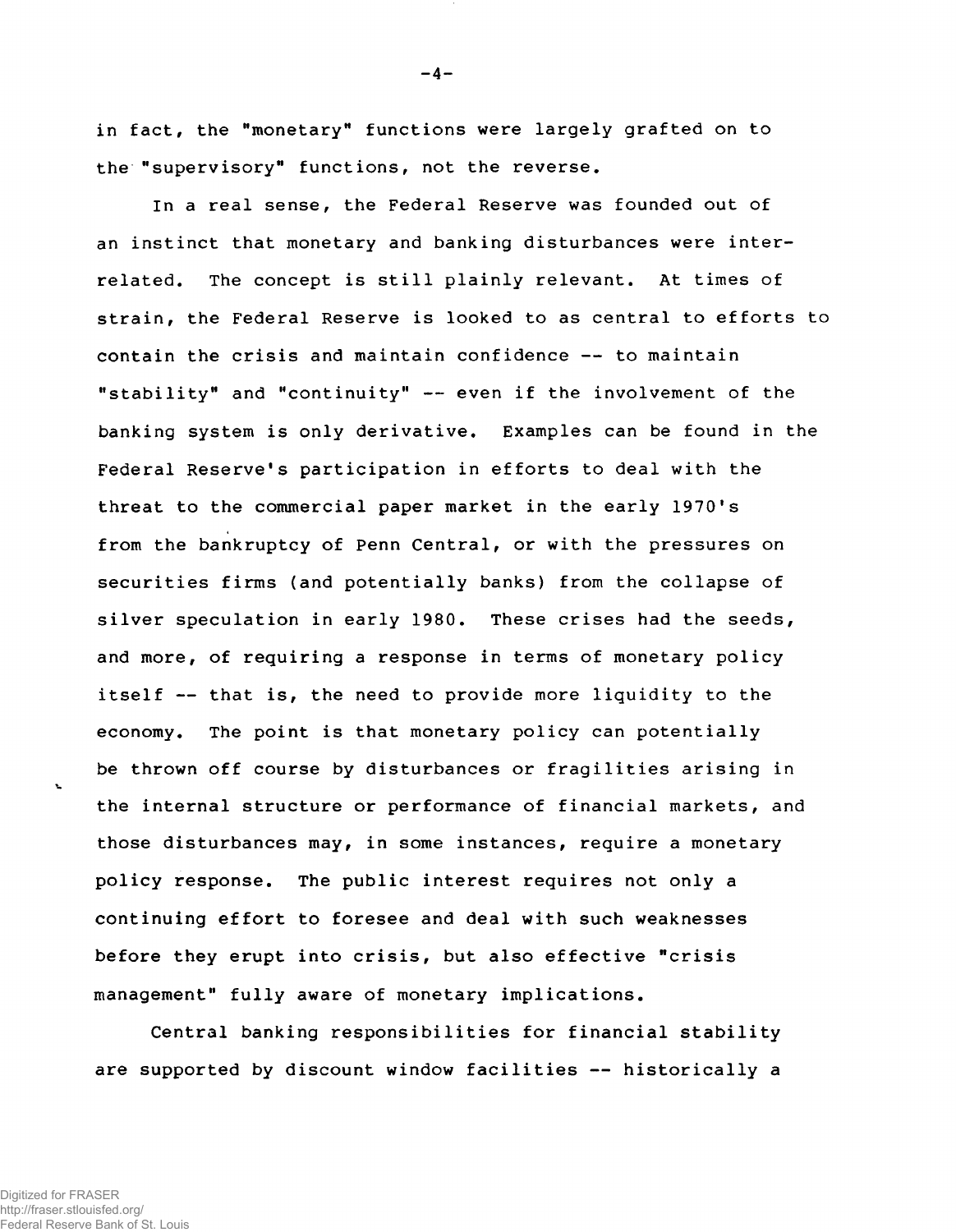**key function of a central bank — through which the banking system, and in a crisis, the economy more generally, can be supported. But effective use of that critically important tool of crisis management is itself dependent on intimate familiarity with the operations of banks, and to a degree other financial institutions, of the kind that can only be derived from continuing the operational supervisory responsibilities. We need to be aware of the ways in which financial markets and institutions are intertwined, recognizing that problems in one area typically affect others. In particular, a "crisis" in one limited part of the banking system can quickly affect the strength and well-being of others and the system as a whole, both because of direct links through the payments system and because the system, in the end, rests on intangibles of conf idence.**

**It is our view that it would not be workable or reasonable it would indeed be dangerous — to look to the Federal Reserve to "pick up the pieces" in a financial crisis, without also providing the Federal Reserve with the tools to do the job and with adequate "leverage" in shaping the system so as to reduce the likelihood of a crisis actually arising. However imperfect the foresight of any institution in the best of circumstances, these continuing concerns and responsibilities demand a strong place for the central bank among the institutions shaping financial regulations.**

**- 5-**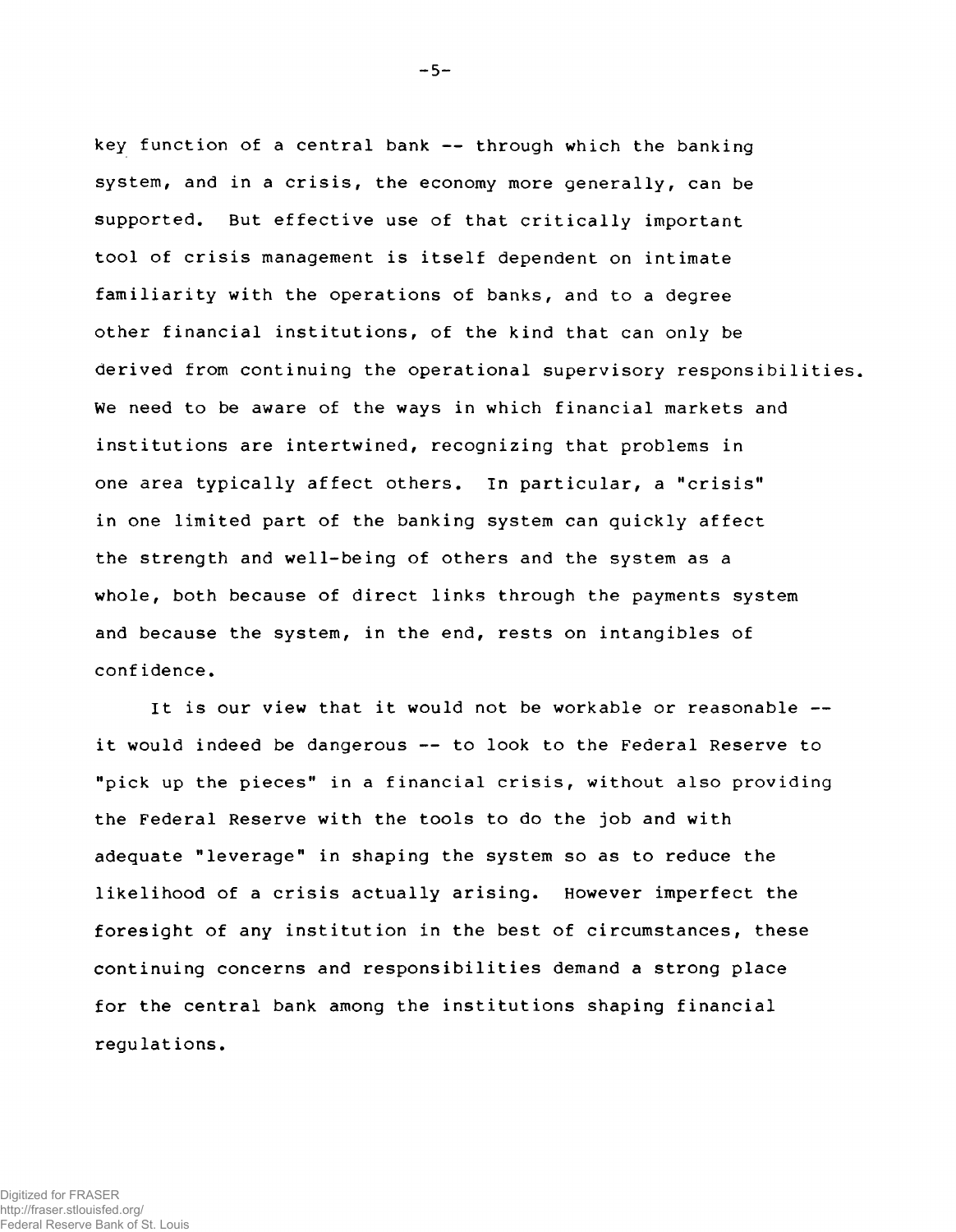**These concerns have continuing operational implications. Year in and year out, supervisory and regulatory decisions will influence the manner in which depository institutions respond to monetary policy decisions. On those occasions when the economic environment may require particularly forceful monetary policy action, the failure of supervisors and regulators adequately to have foreseen potential strains on depository institutions could either constrain the ability of the central bank to act vigorously to meet monetary policy objectives or create a situation in which needed monetary restraint pushes the stability of the system to and beyond a breaking point. The administration of the discount window from day-to-day and operations in the open market, domestically and internationally, presume a capacity to evaluate the circumstances and soundness of the institutions with which the Federal Reserve is dealing or providing credit.**

**Some have argued these needs of the central bank can be met by adequate exchange of information. We respectfully, but strongly, disagree. Clearly, close working arrangements among all agencies with supervisory responsibilities are helpful and important. But no one familiar with bureaucratic processes over the years, in fair weather and foul, and with the realities of changing personalities and consequent possibilities for friction, can count on access to examination reports or other information prepared elsewhere, or on opportunities to express views formally or informally, to substitute adequately for at**

 $\sim$   $\sim$ 

**- 6-**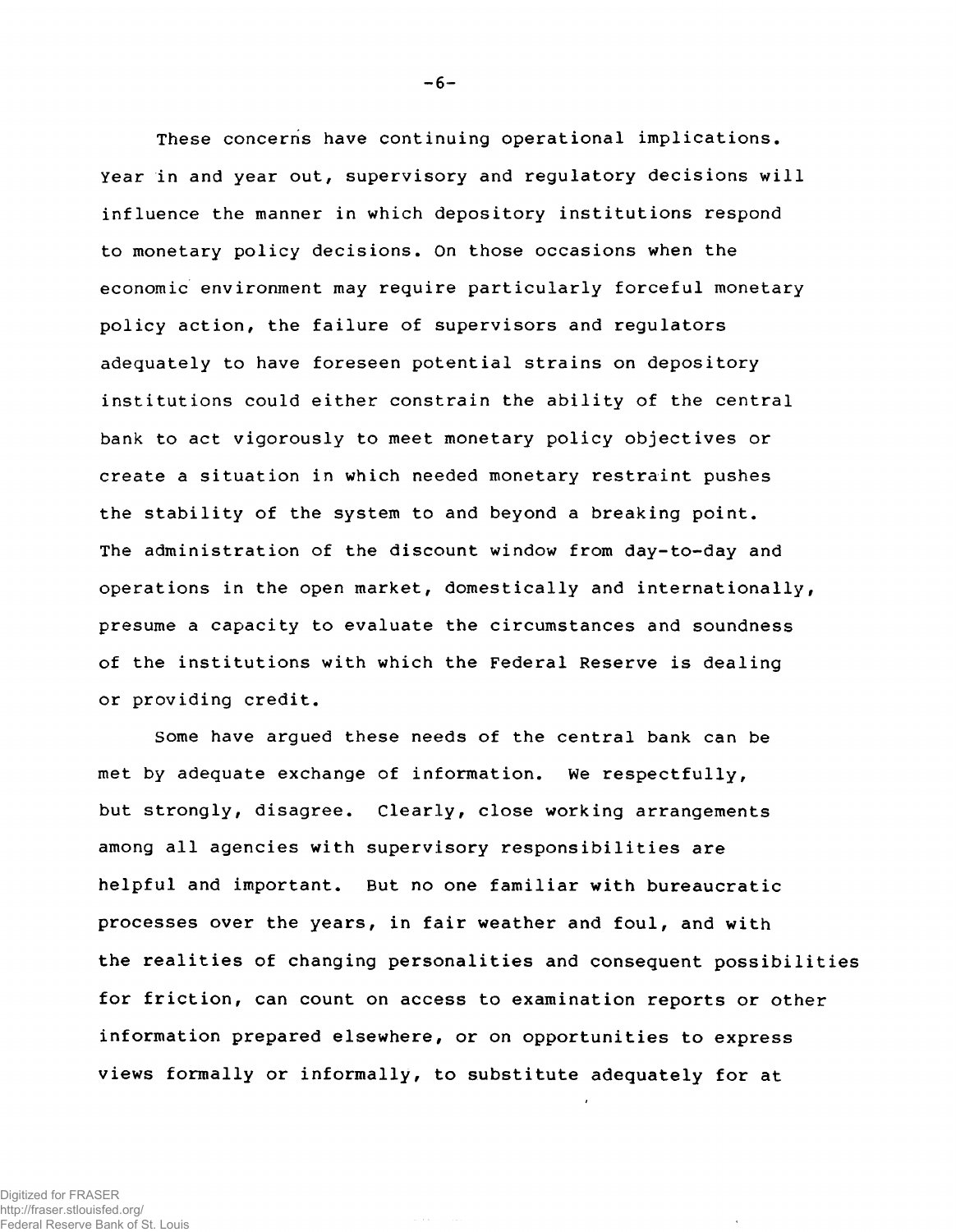**least a share of "hands on" operational and policy responsibility. Otherwise, the voice of the central bank in regulatory and supervisory matters can and sometimes will be ignored, the analysis it performs or is performed for it in these areas will be superficial, and the able and forceful staff it needs will be dissipated. Almost inevitably, the tendency would be to retreat into a kind of ivory tower, adversely affecting both monetary and supervisory policy.**

#### **Possibility of Conflicts**

**Some have argued that conflicts between regulation of banks and the conduct of monetary policy can arise, and that when, in specific instances, the conflict becomes acute the Federal Reserve will in effect tend to override the supervisory or regulatory concerns, presumably to the detriment either of safety or soundness or the competitive strength of banking. Others may argue the reverse, that at times of financial crisis those concerns may lead to the provision of significant additional liquidity to the detriment of monetary targets.**

**We do not dispute the obvious — that in particular instances, different responsibilities may lead to legitimate differences in points of view. The real question is how best to resolve such differences so that any "trade-offs" are carefully weighed and decisions made with a balanced view of the public interest.**

**The nature of the Federal Reserve's responsibilities for the overall financial health of the economy force it to weigh**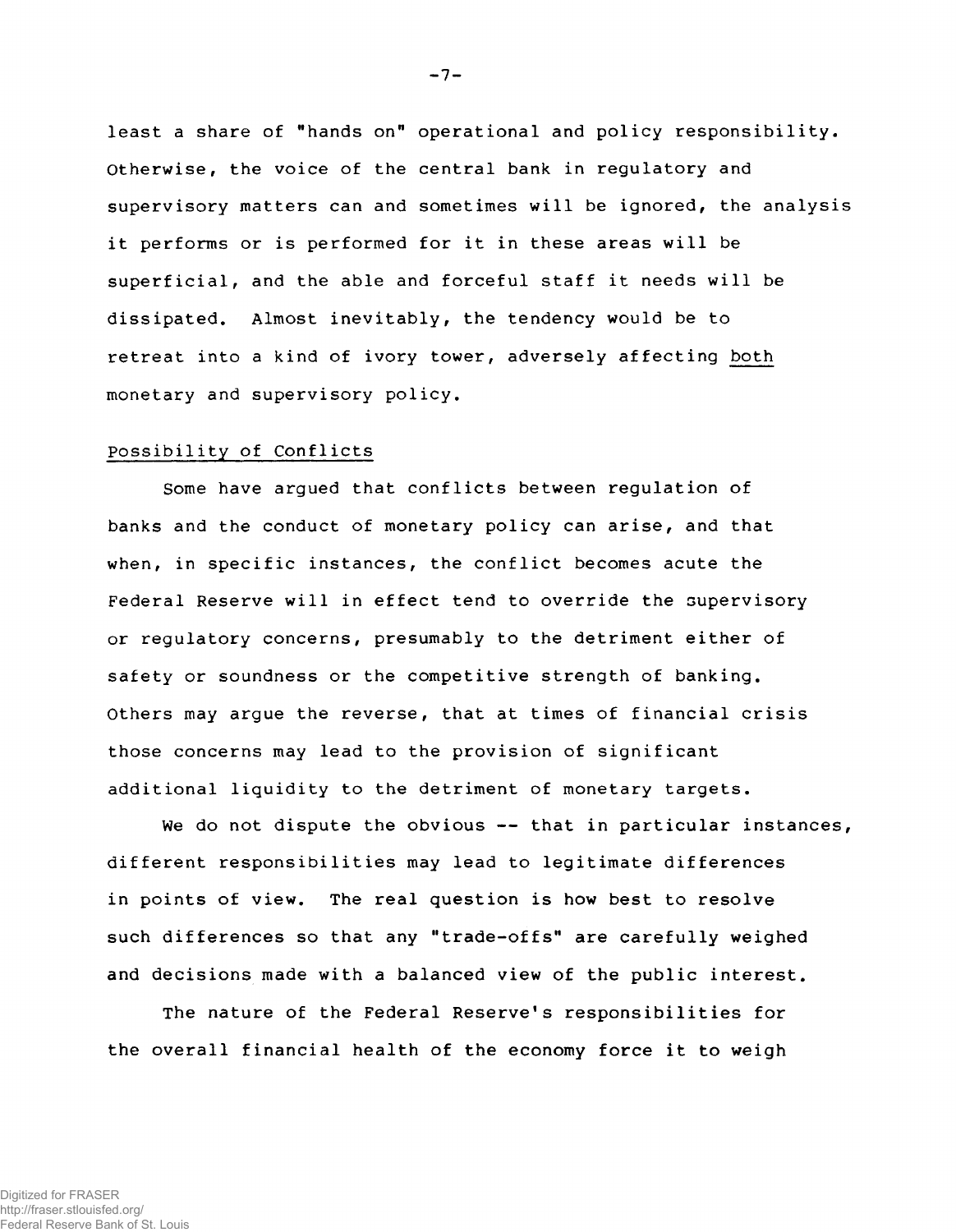**various trade-offs among various goals. Specifically, conflicts between measures taken to achieve objectives of monetary policy and those of supervision and regulation have to be reconciled more positively, those objectives need to be pursued in a mutually reinforcing manner. Indeed, regulatory and monetary policy will both be improved by taking advantage of information obtained in the execution of each.**

**Conversely, the public interest will not necessarily be served by the single-minded pursuit of different — and possibly competing — policy objectives. To take an extreme case, imposing highly conservative supervision standards at a time of strain in pursuit of the safety and soundness of individual institutions — one legitimate and continuing objective of supervision and regulation — could unwittingly place the stability of the entire system at risk; such an approach may not take account of "trade-offs" that have implications for the ability of the financial system as a whole to withstand and manage the strains. Conversely, our supervisory arrangements should encpurage continuing concern with the ability of the banking system to withstand potential pressure even during long periods of fair weather, when temptations may develop to cater to the instincts of the most aggressive banking entrepreneurs.**

**There can be no absolute protection from these dangers. But experience here and abroad suggests a strong central bank, by the very nature of its broad responsibilities and its relative independence, is in a unique strategic position to**

**- 8-**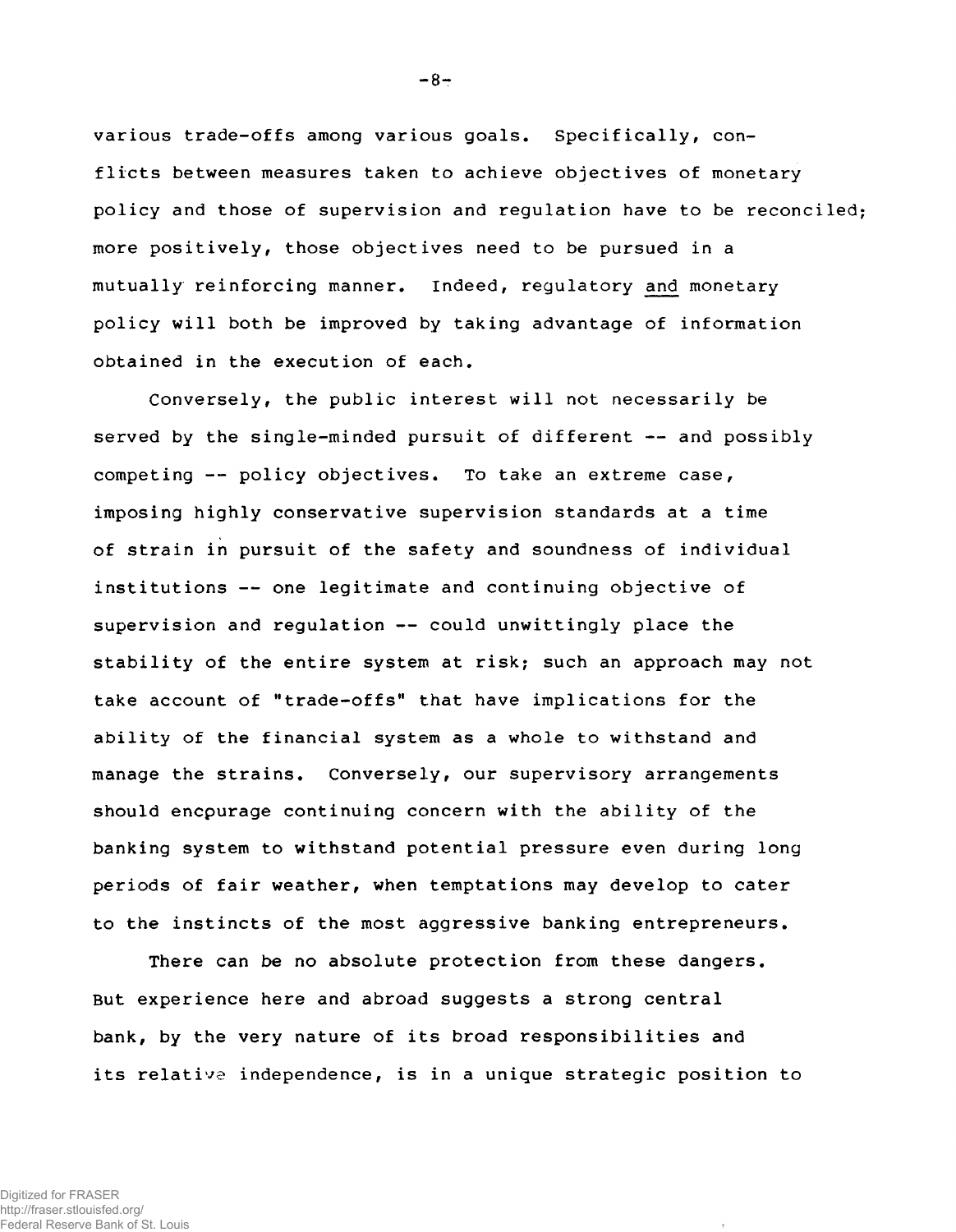**take a balanced and long view. The design of any regulatory and supervisory system needs to take account of that broad perspective — a perspective essentially shared only with the Treasury or finance ministry.**

**Some historical perpective on the point is useful. A major concern of the Federal Reserve Board and others during and after the Great Depression was that bank supervisors enforcing unduly conservative lending standards were undercutting the effects of expansionary fiscal and monetary objectives. At other times, the opposite concern may develop. The fact is such general regulatory policies as capital and liquidity standards, reserving policies, interest rate ceilings (when they were in effect), and disclosure of financial information have very great significance for monetary policy and the stability of the entire financial system. In specific instances, they can even be a dominating influence on actual policy results.**

**A current example is the situation with respect to loans to under-developed countries, in which we face complex and interrelated questions about financial and economic stability, bank soundness and public confidence, and appropriate disclosure. The various regulators of depository institutions inevitably have somewhat different emphases in carrying out their responsibilities, and there is considerable merit in bringing these disparate views to bear on supervisory and regulatory problems. But in the end, resolution of the issue will have the broadest implications for monetary policy and our economy, and the**

**- 9-**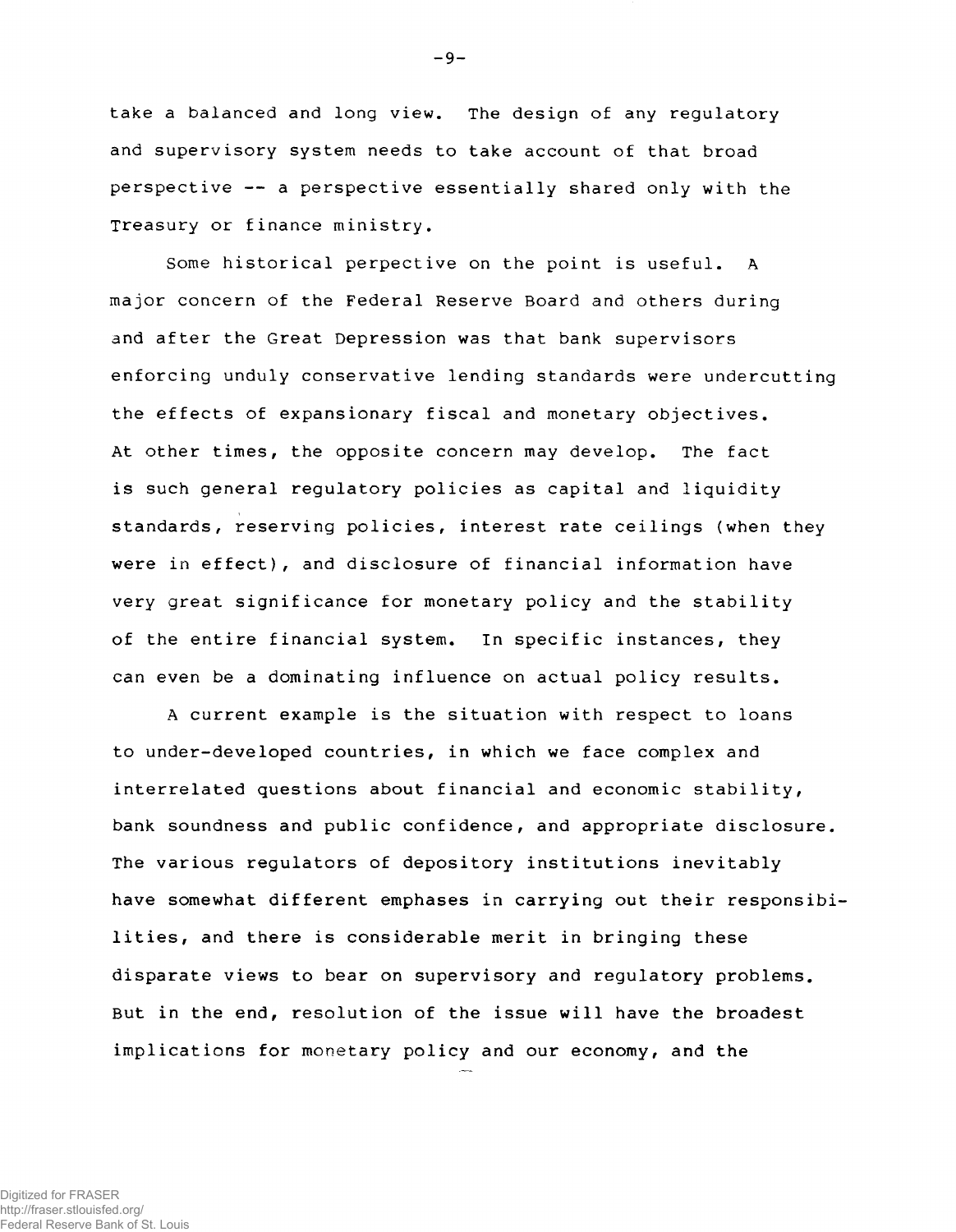**economies of other major countries. The Federal Reserve cannot help but be deeply concerned and involved in the decision making.**

**It is possible — indeed probable — that any "reform" to eliminate or greatly reduce the Federal Reserve's formal regulatory and supervisory involvement would eventually be overwhelmed by the need to achieve coordination, and the regulatory structure would in practice provide significant weight to the views of this nation's central bank. But this clearly is not the intent of certain proposals, and it would obviously be totally unsatisfactory to have recognition of the central bank's legitimate and necessary interests reasserted only after lurching from crisis to crisis.**

# **Foreign Experience**

**Although specific arrangements differ, the concerns expressed in this memorandum are widely recognized in the practices of other industrialized countries. Among 22 OECD coutries,\* fully half (including England, Italy, the Netherlands) place both the monetary policy and the main supervisory functions directly in the central bank. In several major countries, including France, Germany, Japan, and Switzerland, supervisory responsibilities are shared in varying degrees between the central bank and either a banking commission or the Ministry of Finance. In one country — Canada — the formal responsibility lies basically with the finance ministry. The remaining six small countries**

**- 10-**

**<sup>♦</sup>Excluding Luxemberg, which as part of a monetary union has no central bank, and the U. S.**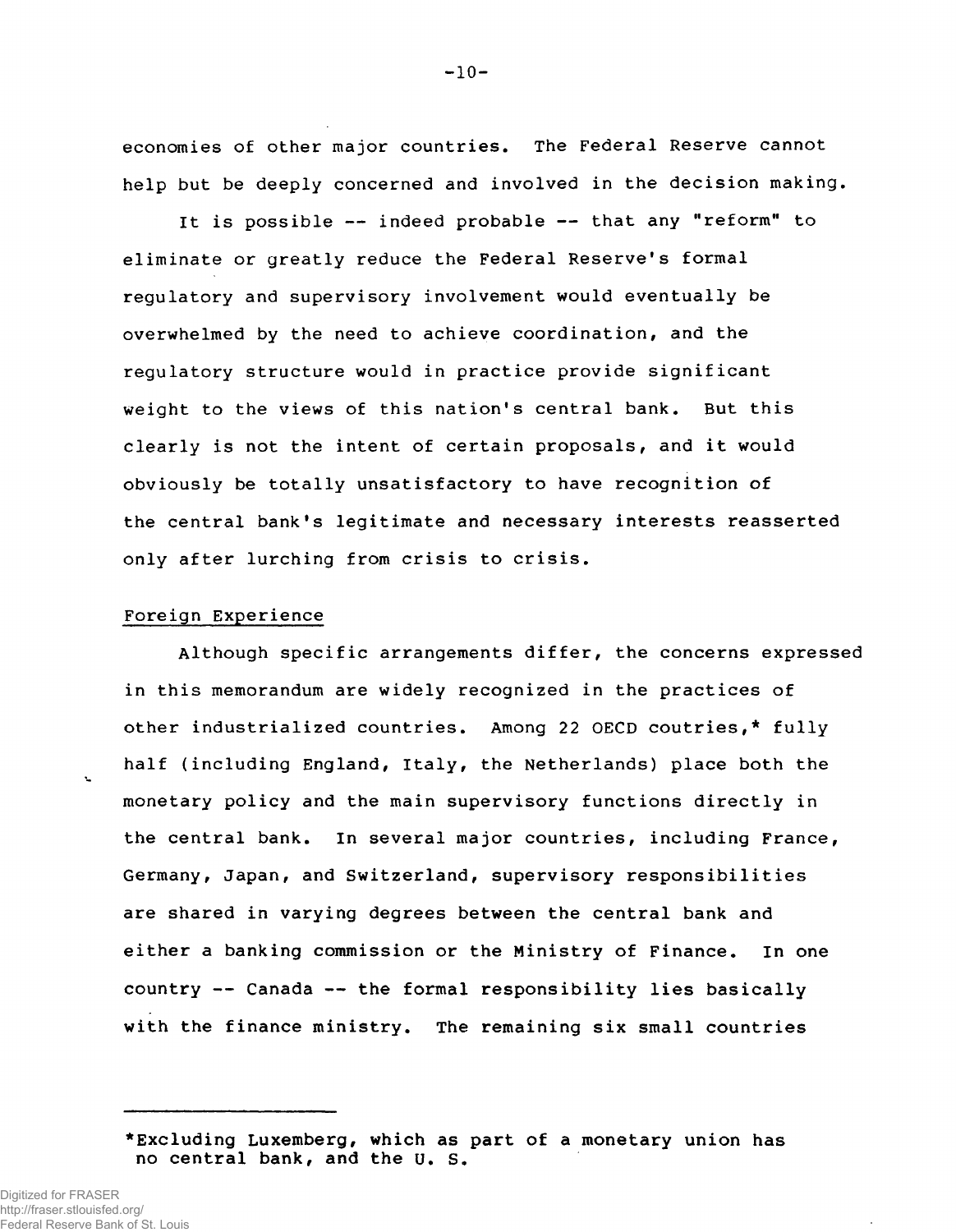**have separate (and typically very small) banking commissions; those commissions usually have formal links with the central bank, and may rely on the central bank for operational surveillance as well as for policy input.**

# **THE LOCUS OF REGULATORY AUTHORITY AND SUBSTANTIVE BANKING LEGISLATION**

**In our view, much of the discussion involving the organization of financial supervision — including various schemes to curtail or practically eliminate the Federal Reserve's regulatory or supervisory role — is out of focus. The present sense of disarray among regulatory agencies and their approaches grows in substantial part out of questions of substance and policy inherent in applying a framework of law developed many years ago to markets and institutions transformed by economic and technological change. These are not, at bottom, questions of procedure or bureaucratic jurisdiction — they urgently need to be sorted out by the review of substantive law underway in the Congress.**

**For instance, one key concern revolves around the question of what nonbanking business banks and other depositories should be permitted to engage in and the types of organizations that should be permitted to own banks. Uncertainty in the industry is rife, and conflicts in regulatory approach in interpreting current law are obvious.**

**The problem has become acute as banks and bank holding companies have attempted to expand into new businesses such**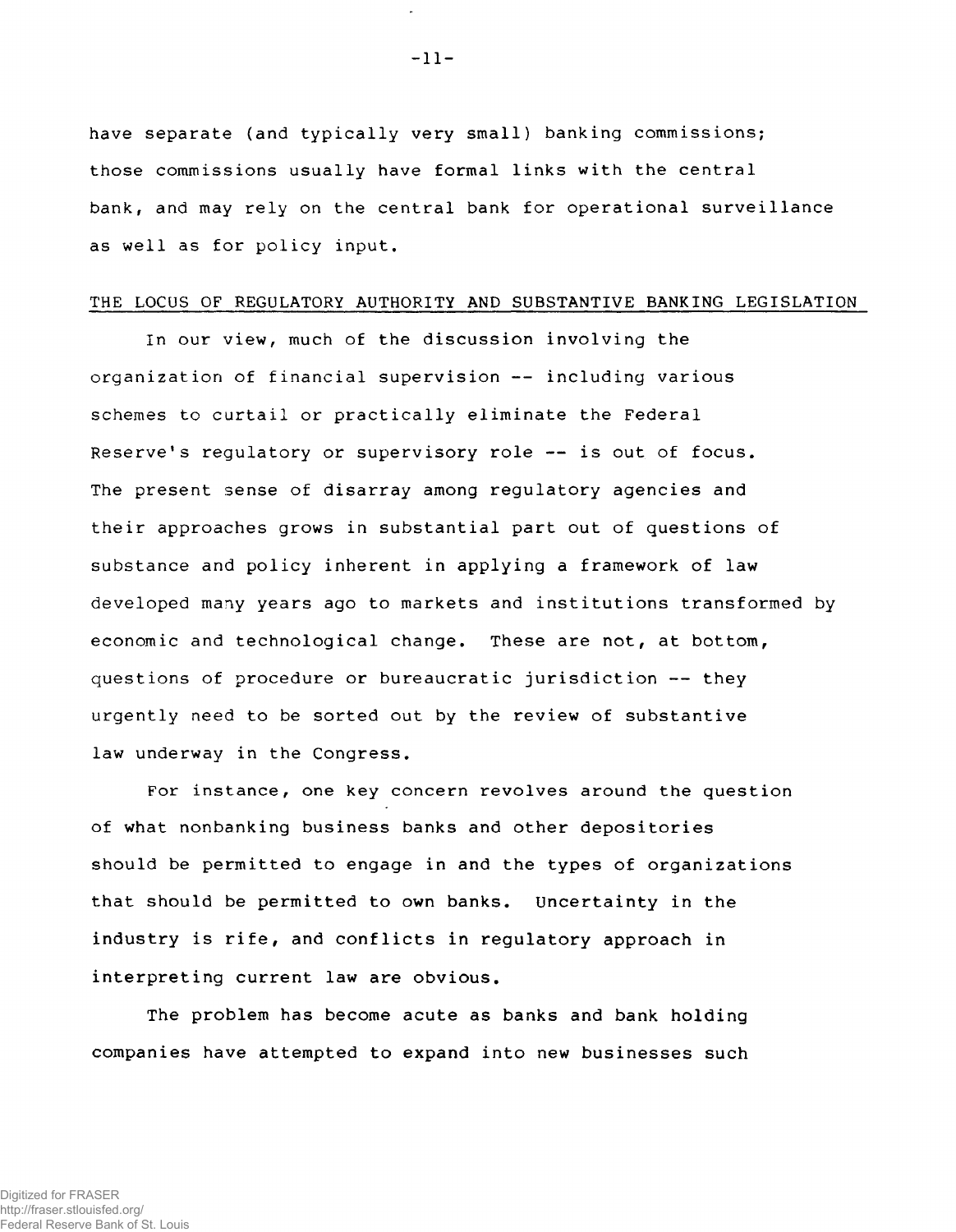**as securities and insurance brokerage, while nonbank entities such as insurance companies, securities firms, and retail firms have made inroads on the banks' traditional franchise in deposit taking and the payments system. A glaring illustration of this process was the success of the money market funds in competing with the banks' core business of collecting deposits. The problem has accelerated with various deregulatory steps, the vast improvements in communications and data processing technology and, until recently, with rising inflation and interest rates.**

**Exploitation of loopholes in existing law — law which for many years protected the core of the banking business from outside competition — has recently favored "non-bank" competitors, while generally restraining banks from diversifying their business lines. The problem has been compounded by provisions of the Bank Holding Company Act in which the Congress placed on banking organizations a differential burden of demonstrating net public benefits from proposed new activities and which gives procedural advantages to banks' competitors when banks seek to undertake new activities through the holding company vehicle. These problems are rightly of concern to the banks. But the concerns fundamentally arise from the law, not from the particular administrators of the law — although, as a common phenomenon of human nature, the "messenger" can be blamed for the message.**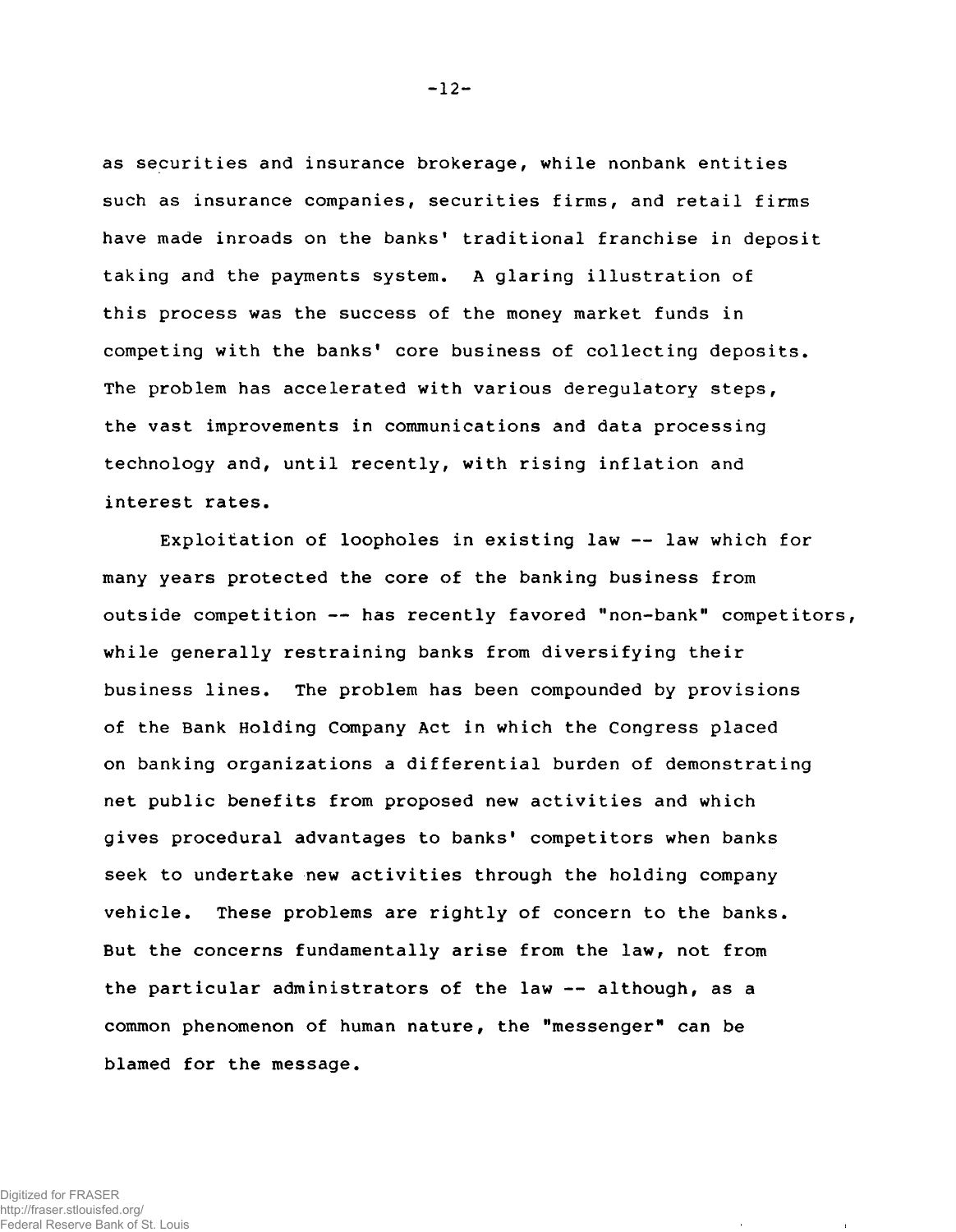**Some parts of the banking community have argued that the Bank Holding Company Act is too restrictive in terms of the powers permitted to banking organizations. The Federal Reserve shares that view, and we have endorsed and supported the Administration's proposed Financial Institutions Deregulation Act. That bill provides for expanded powers for banking organizations and firmly defines the banking powers of nondepository institutions. It carefully defines "a bank" and thus the scope of institutions that are subject to the Bank Holding Company Act. Moreover, as a natural complement, the proposals would greatly simplify the regulatory procedures for holding company initiation of the new activities that are provided for in the bill.**

**Passage of the "FIDA" legislation would, in and of itself, settle many of the substantive issues, provide direct and fresh indications of Congressional intent as to how the law should be administered, and bring about great improvement and simplification in the regulatory process. Concommitantly, it could be expected to clear the atmosphere and eliminate, or greatly alleviate, many of the pressures by banking trade associations to seek change through a different regulatory structure conceived as more sympathetic to their substantive or procedural concerns. Indeed, in the absence of fundamental legislation dealing with both powers and procedures, it is doubtful that any reshuffling of governmental responsibilities**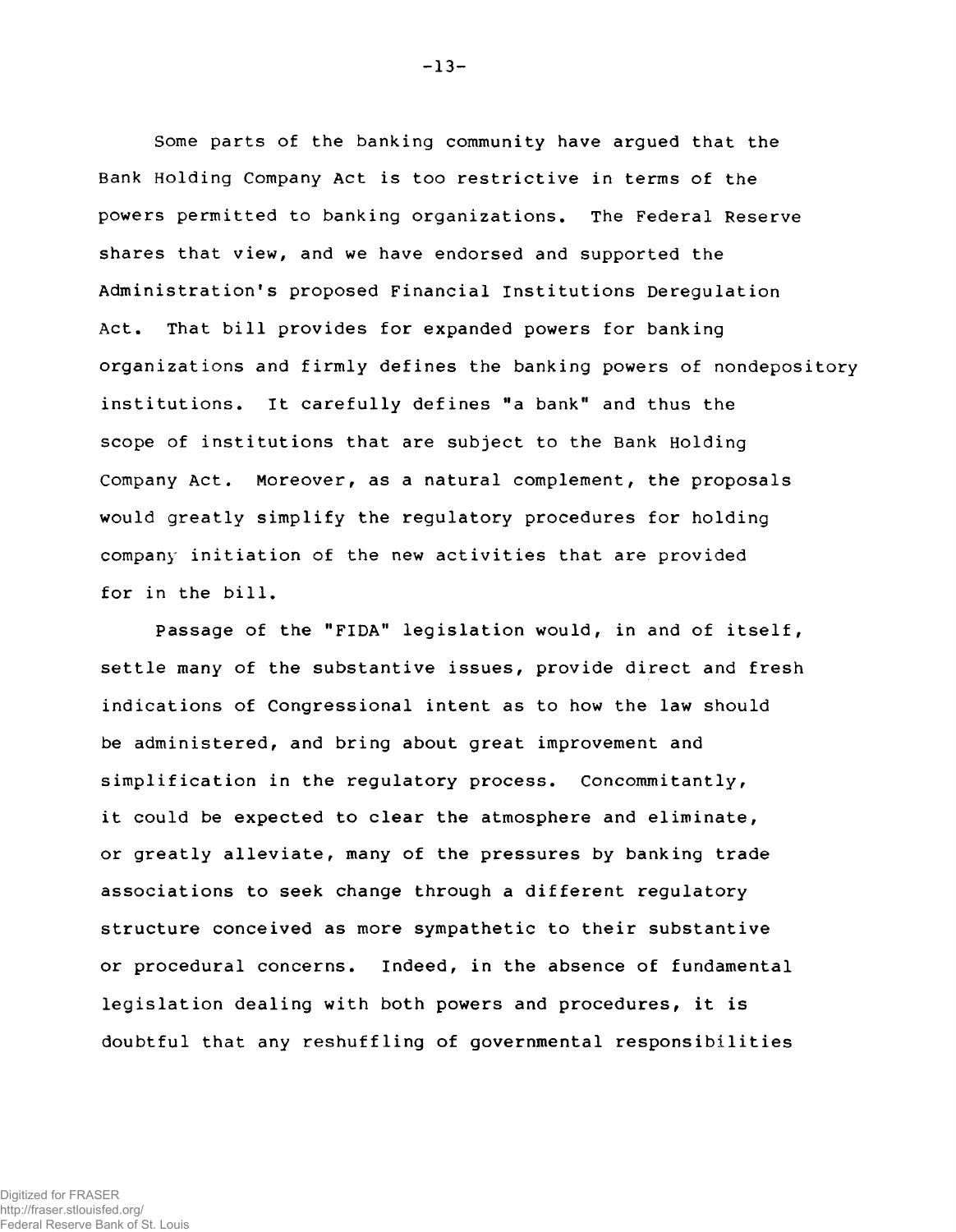**for bank regulation would relieve the legitimate concerns of commercial banks about their competitive position and hence their discomfort with the regulatory regime.**

#### **POSSIBLE APPROACHES TO CHANGE**

**The Federal Reserve does not need nor seek sole responsibility for regulation and supervision of depository institutions, but it must have a continuing substantial involvement in this process. It must be able to bring to bear effectively its concerns about the direction of regulation as the financial system evolves, and needs significant supervisory authority as well. Such authority will keep the Federal Reserve in touch with developments at financial institutions and will give weight to its views in the formation of supervisory policy, which is at the foundation of a sound financial system.**

**Consequently, proposals that would simply remove the most important element for Federal Reserve regulatory and supervisory influence — its responsibility for bank holding companies — cannot meet the minimum requirements unless "leverage" is restored in other ways. One vote on a five-member council and the right to accompany the examiners of other agencies as a kind of junior partner as they supervise a limited number of the nation's largest banks— without regulatory authority**

Digitized for FRASER http://fraser.stlouisfed.org/ Federal Reserve Bank of St. Louis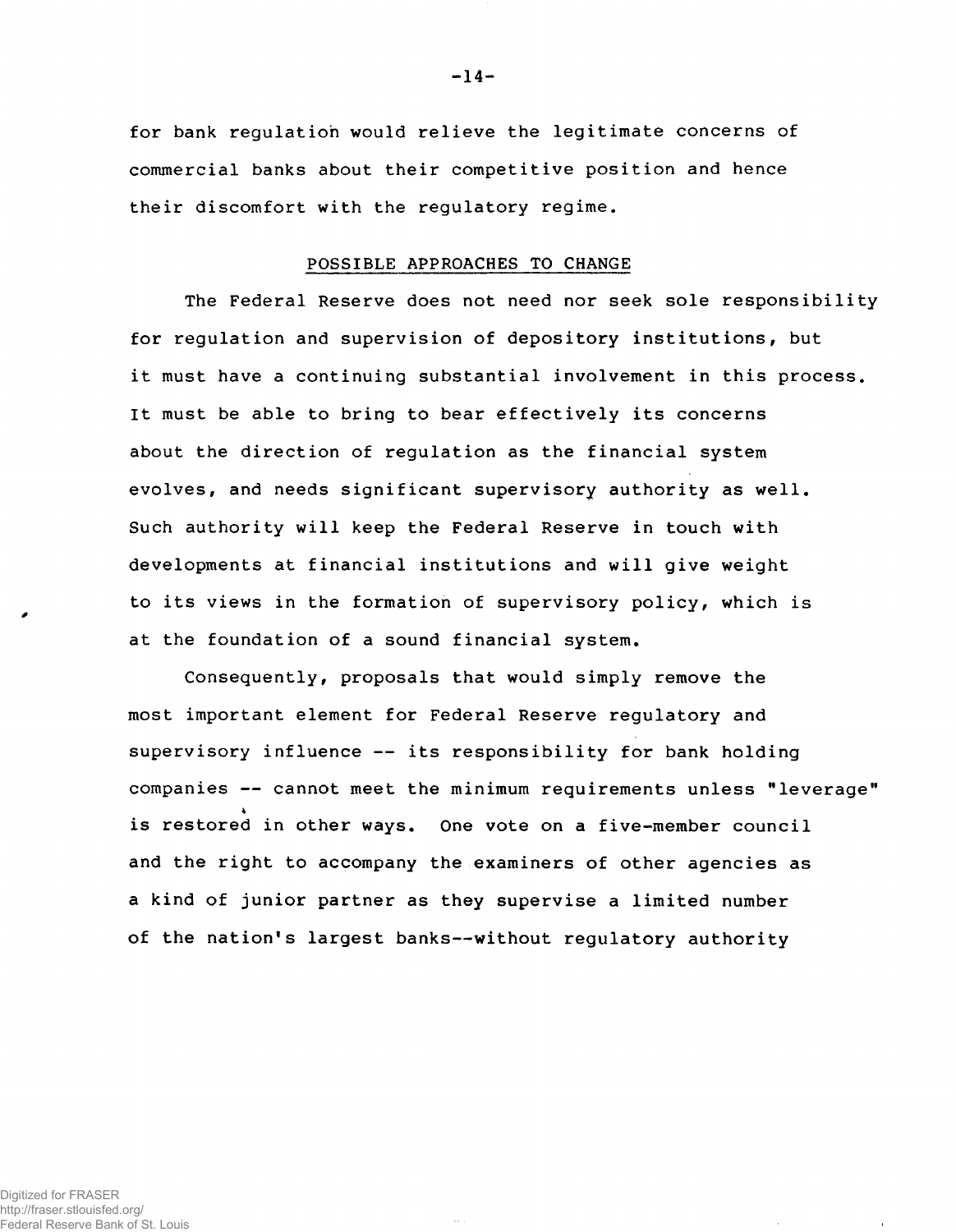**or the power to require corrective measures— is not an adequate substitute. And, to the extent concurrent regulatory or supervisory authority is provided for a small group of institutions, problems of a clash in policy and confusion for the supervised banks would be magnified.**

**We also recognize that the current regulatory system has a number of problems of overlapping or divided authority, and these problems have been aggravated by differences toward substantive questions. In our view, the fresh Congressional direction on these questions implied by the adoption of FIDA would eliminate much of the difficulty, and present the remaining problems in a different, and more manageable, context.**

# **Modifying the Present Framework**

**In approaching change, the strengths of the present regulatory system should not be overlooked. Most broadly, it has provided some balance among various interests and concerns within the government in the process of supervision and regulation. For example, through the Office of the Comptroller of the Currency there is a link to the broad policy concerns of the Secretary of the Treasury. At the same time, the supervision and regulation function as a whole, and particularly the portions concerned with "case work," are insulated from political pressures and administrative arrangements encourage a degree of continuity that would be lost if tied directly to the Executive Branch.**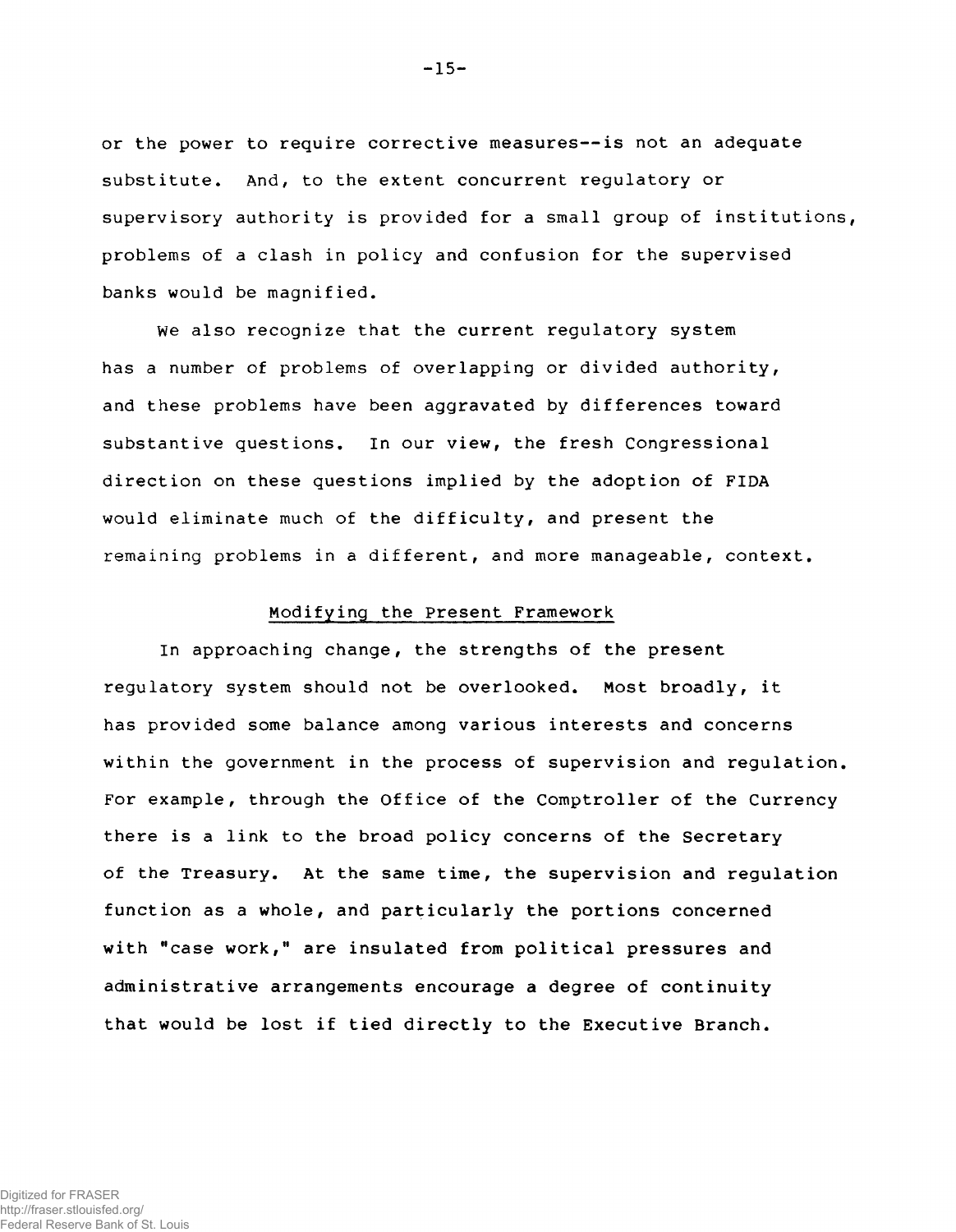**The current system also incorporates an important role and influence for the Federal Reserve in domestic and international banking regulation without concentrating all power and "case work" in that agency.**

**There is a significant role for the deposit insurance agency, while offering some balance to its inherently conservative mandate to protect the insurance fund. The existing system also fits reasonably comfortably within the context of the dual banking system; a more centralized system, impelled to treat banks with a high degree of uniformity, might inherently tend to erode a meaningful role for states in regulation and supervision.**

**These are matters that must be dealt with in any reform, and it remains to be seen whether it can be done as effectively in another framework.**

**The point was made earlier that enactment of FIDA would, in itself, deal with some of the most important concerns of the regulated banks and achieve substantial simplicity in bank holding company regulation. A number of other steps could be taken to improve the present supervisory and regulatory structure independent of FIDA.**

**Those steps include consolidating the responsibility for antitrust analysis of cases involving domestic banking organizations in the Justice Department. Another step would be to consolidate the responsibility for administration of the securities laws as they affect deposit-taking companies in the Securities and Exchange Commission. Authority for margin requirements could**

**- 16-**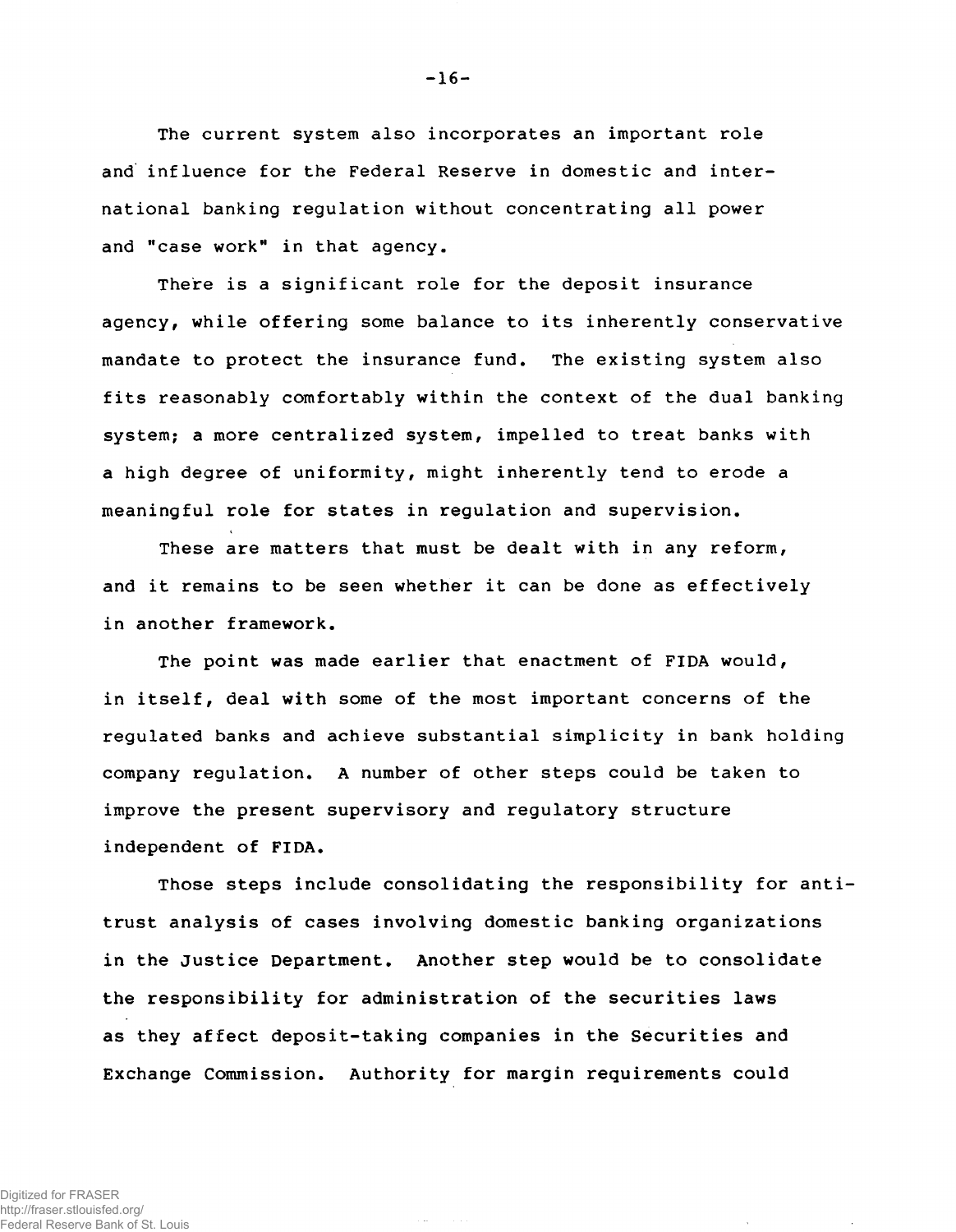**be realigned, if retained at all. (it might be noted that, when these steps have been considered in the past, the banking industry itself usually has urged that the basic authorities be kept with the bank regulatory agencies.)**

**Regulatory responsibility for much of the consumer credit protection legislation (and for relations with the Consumer Advisory Council, which, in any event, should be preserved) might also be shifted from the Federal Reserve to an agency with responsibility for other consumer-related legislation. However, the current arrangement appears to be working satisfactorily, and this, in itself, is probably not a priority matter.**

**Improvements toward simplicity and consistency can be made in other areas, potentially more closely related to the essence of the Federal Reserve's concerns for regulation and supervision. These steps could be taken whether or not FIDA is passed, but would make a greater contribution if FIDA were the operative law.**

**One possibility would be to shift responsibility for one-bank holding companies where no significant non-bank activities are in fact conducted to the primary banking regulator; while a heavy case load is present in this area, the holding companies are essentially nothing more than financing vehicles for the bank.**

**Another possibility would be to shift responsibility for regulation of the banks that are part of holding companies with**